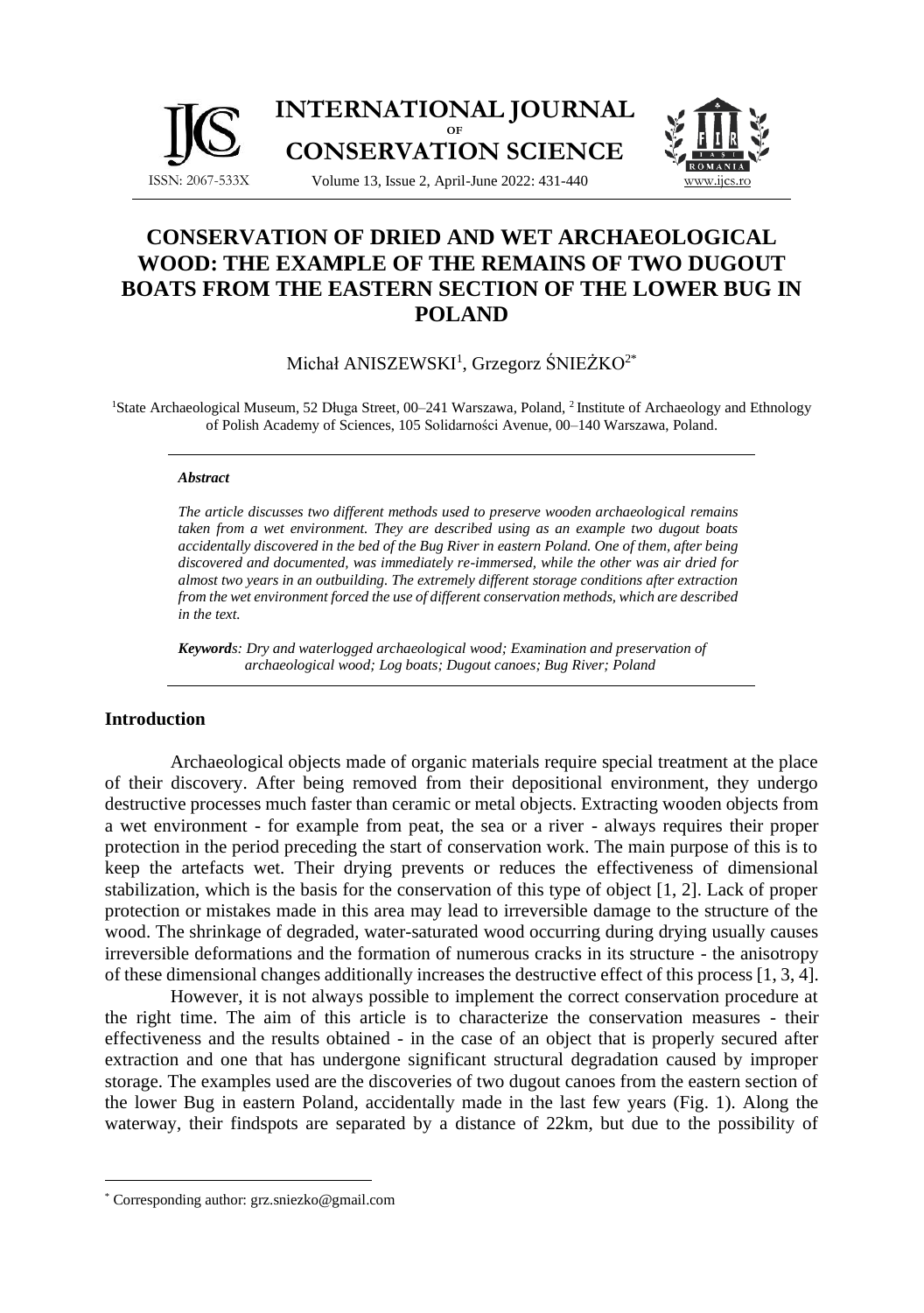displacement of the canoes by the river current, the places where they were found were not necessarily the same as the point of original deposition.



**Fig. 1**. Location of discovery sites of dugout boats from the eastern section of the lower Bug. Background drawn by M. Dzik, with additions by G. Śnieżko.

These boats are objects that not only performed the same function (communication and transport), but were also carved from the same kind of raw material. Last but not least, both canoes had probably stayed in similar wet conditions for several hundred years. However, the differences between them lie in the different treatment of the objects after their extraction and, consequently, in the conservation treatments possible and the results obtained after carrying them out.

### **Circumstances of the discovery of the canoes**

The first discovery was made at the end of August 2013 in the Bug riverbed near the village of Stary Bubel, commune of Janów Podlaski, Lublin voivodeship. The finder noticed a piece of wood sticking out of the water and decided to get it out and then use it in his garden. The object was close to the bank, and the water level in this place was then about 50cm deep. The discoverer's account shows that at the time of discovery, the part near the stern of the boat protruded above the water. Therefore, it cannot be ruled out that the descending river level had previously exposed this fragment of the dugout, as a result of which the stern itself did not survive. When the finder removed the sand from the inside of the dugout, it floated to the surface and only then did it turn out that it was not a natural piece of wood. The boat floated in the water, thanks to which it was possible to tow it down the river to the ferry in Niemirów, and then transfer it to a farm building. Due to various circumstances, the canoe was not sunk again. The information about the discovery was received by archaeologists in May 2015 and it was only then that the object and the place of its discovery were documented for the first time [5, 6].

The second accidental discovery was made on August 19th, 2015. In the Bug riverbed, near the village of Stare Mierzwice, Sarnaki commune, Mazowieckie voivodeship, the finder noticed a piece of wood sticking out of the water and realised that it was a boat. Due to the fact that the information quickly reached archaeologists, it was verified in the field on the same day. Thus, another dugout was recovered and documented, but after that, it was sunk again.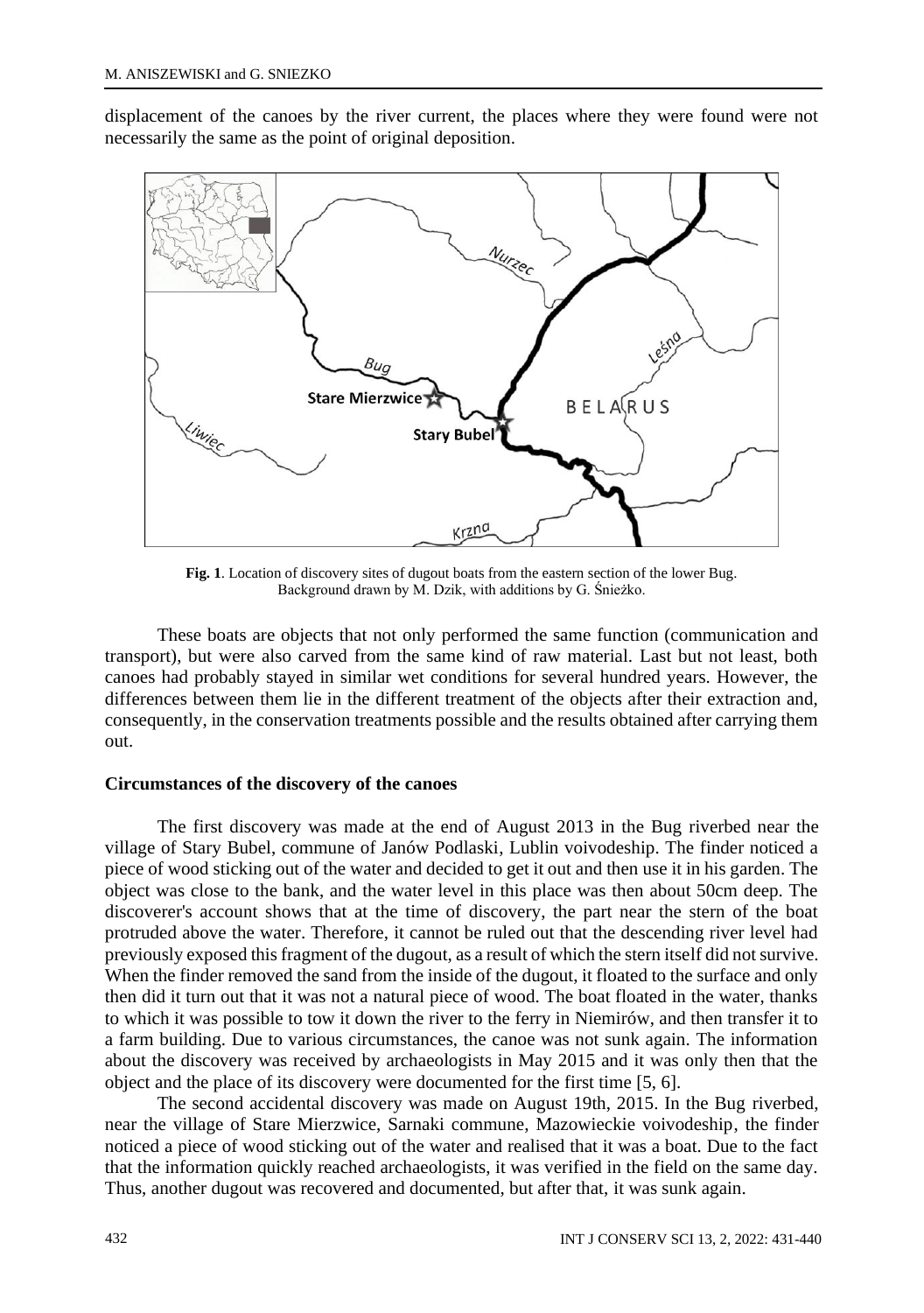# **The appearance and dimensions of the objects, wood species identification**

The boat recovered from near the village of Stary Bubel is almost completely preserved the largest loss is visible in the stern part. In plan, the dugout has a spindle shape, while in crosssection it is semicircular. This is evidence of its construction from a longitudinally halved trunk. While hollowing out the log, a bulkhead and two elements for fastening the bench were formed in the middle of its length, while a mooring rope attachment was formed on the bow (Fig. 2).



**Fig. 2**. Dugout boat from the village of Stary Bubel. The scale is 4m long. Photo: G. Śnieżko

In May 2015, after almost 2 years of storage in the farm building, the canoe's dimensions were as follows: length - 404cm (originally slightly longer), width - 64cm, maximum height - 30cm, height and width of the bulkhead - 20 and 18cm, the thickness of the sides at the edges - 1.5cm.

The boat discovered in the vicinity of the village of Stare Mierzwice has survived only as a fragment (Fig. 3) - with the bulkhead cracked at the upper edge, which proves that this fragment protruded from time to time above the water level [6]. The preserved fragment has the following dimensions: length - 170cm, width - 49cm, height at the bulkhead - 26cm (thickness - 11cm), bottom thickness - from 1.5 to 3cm at the bulkhead.



**Fig. 3**. Fragment of a dugout boat from the village of Stare Mierzwice, photos of the bulkhead on the right. Photo: G. Śnieżko

The rounded bottom and the bulkhead tapering towards the top may suggest that the canoe was made of a trunk which was not halved into two equal parts, but only its upper face had been cut off. Such a boat was not very stable, but it had greater displacement.

Microscopic examination of the wood from which both boats were made confirmed the assumption, based on the macroscopic assessment of the material, that the canoes were made of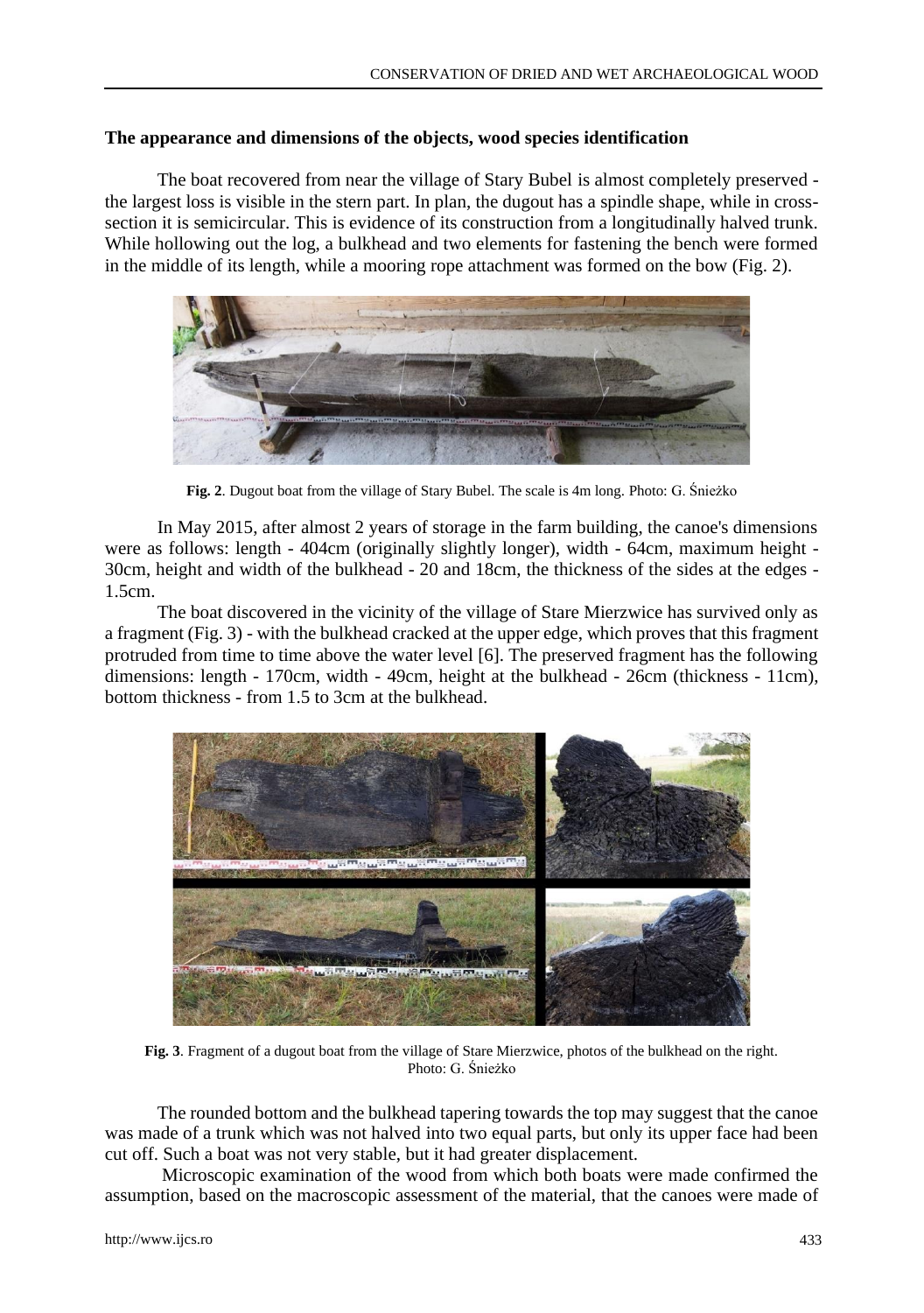oak logs (*Quercus sp.*). The current colour of the material in shades of brown turning to black was created as a result of the reaction of the tannin contained in the wood with iron salts in a wet environment [7] - in the case of these two objects, this was the water of the Bug River. In the microscopic image of the sample taken from one of the sides of one boat (Stary Bubel) and the sample taken from the bottom of the other (Stare Mierzwice), the cross-section clearly shows a ring-vascular structure with an arrangement of large vessels in the zone of earlywood and small ones in the area of latewood, and also the very wide rays characteristic for *Quercus sp.* (Fig. 4) [8].



**Fig. 4**. Microscopic image, cross-section of a sample collected from one of the boats (Stare Mierzwice) – visible oak wood characteristic (*Quercus sp.*). Photo: M. Aniszewski

# **Dating of the boats**

In view of the low variability of dugout forms over the centuries, typological analysis is an unreliable indication for unambiguous determination of the time of creation of the objects described in this article [9]. On the other hand, the state of preservation of these artefacts limited the use of scientific methods of their absolute dating only allowing the assessment of age by radiocarbon analysis. The drying and deformation of the wood of the Stary Bubel boat and the significant degradation of the bulkhead of the canoe from Stare Mierzwice made it impossible to collect samples with a sequence of at least 30 preserved tree rings - meeting the requirements of the dendrochronological method [10]. In the case of the object from Stary Bubel, two wood samples were submitted for  $^{14}C$  analyses, and the first dating was commissioned by the discoverer. The age determined in the Laboratory of Absolute Dating in Cianowice, for the sample from the bow part, indicated a range of 1483–1666 cal AD, with a probability of 93.5% (MKL-2459 sample, LAD in Cianowice Archive). Another sample, taken from the edge of the port side, was sent to the Poznań Radiocarbon Laboratory (sample Poz-76576, PRL in Poznań Archive). The result of the analysis significantly differed from the previously obtained one - the age was established for the years 1152–1260 AD with a probability of 90.2%, although the place of collecting the wood was located further from the centre of the trunk. Currently, it is not possible to explain these discrepancies.

In order to determine the absolute age of the object from Stare Mierzwice, the wood sample was submitted to the Laboratory of Absolute Dating in Cianowice. The conducted analysis showed the range of the years 1305–1431, with a probability of 95.4% (sample MKL-2767, LAD Archive). As noted above, due to the aforementioned significant degradation of the bulkhead, it is not possible to verify this date using the dendrochronological method.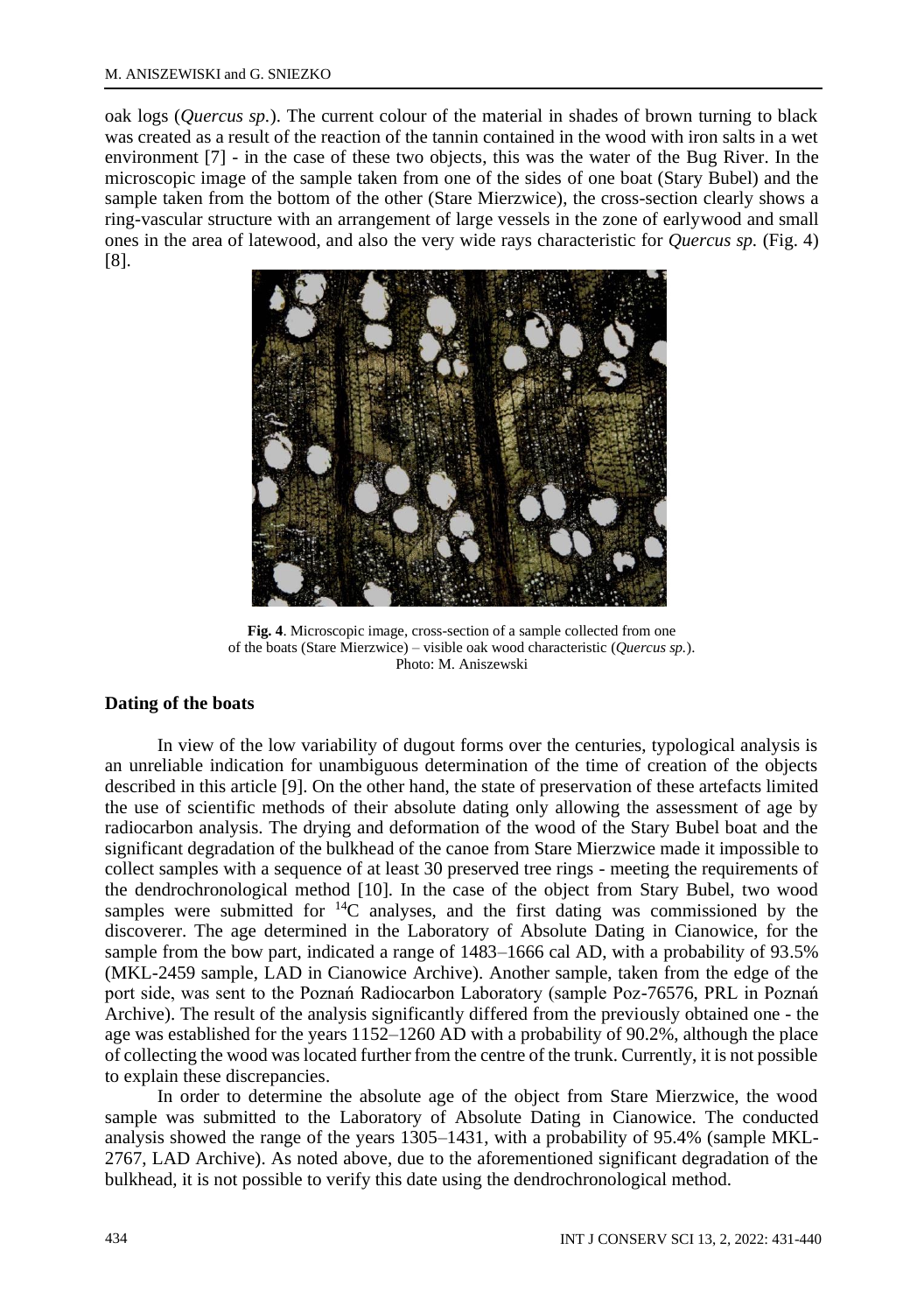#### **The state of preservation of the relics of the dugouts**

The factor having the main impact on the state of preservation of wooden artefacts uncovered at various types of archaeological sites is the type and parameters of the environment in which they remained until their discovery - its oxygenation, humidity, pH, temperature, the presence and type of microorganisms and its susceptibility to seasonal changes. The process of wood degradation is much slower in anaerobic conditions occurring in swamps and peat bogs [1, 11-13]. The degree of degradation of archaeological wood is often determined on the basis of various, more or less sophisticated research methods - physical, chemical or instrumental analyses [14-23]. Artefacts extracted from rivers or seas, as well as other water reservoirs or layers of moist soil are significantly saturated with water absorbed during hundreds or even thousands of years of being left in a wet environment. As a result of complex processes of decomposition of structural components, the absolute humidity of significantly degraded wood may amount to several hundred, or even over a thousand, percent [24, 25]. The water that is found in the wood cells after the removal of artefacts from the river, wet earth or peat, maintains their original shape, preventing the material from shrinking [2, 3]. Thus, in the case of archaeological artefacts made of wood, obtained from a wet environment - one of the main parameters determining the state of degradation of the material from which they were made is its moisture and especially the maximum moisture - determined in laboratory conditions [1, 26, 27]. However, which is not always obvious, the current state of preservation of all types of archaeological artefacts, made of various materials, also depends on their wear and tear damage during their use, or the knowledge and skills of the manufacturer and the technique used to make it.

The condition of the boat discovered near the village of Stary Bubel was assessed at the beginning of June 2015, after just under two years of drying it in a covered farm building. The average wood moisture content measured at several sampling points with the GANN HTR 300 hygrometer on the day of the test (04/06/2015) was 13% - that is, significantly below the humidity of the fibre saturation point, which for contemporary wood of this species is approximately 24%. [28]. This indicates that the material had dried to an air-dry state in which it contained only hygroscopic water, while it was devoid of free water. The consequence of wood moisture below the fibre saturation points and loss of water in submicroscopic spaces was shrinkage - for modern oak wood, it occurs in the hygroscopic range, that is from about 24 to 0 percent humidity [28]. On the other hand, the shrinkage of the degraded material resulted in the already-mentioned irreversible damage to the structure of the object, visible across the entire surface of the boat in the form of longitudinal and transverse cracks. As a result of the stresses accompanying the contraction, one of the sides had become detached, additionally breaking into two parts. At the time of discovery, the dugout had a damaged stern, probably as a result of its temporary exposure above the water level, which contributed to faster degradation of the wood and increased susceptibility to mechanical damage. On the other hand, as a consequence of the anisotropy of dimensional changes during drying, a crack had formed through the whole width of the wood and ran from the bulkhead to the stern end (Fig. 5). This had led to a lowering of the stern and posed a risk of breaking off of a significant fragment of the bottom of the boat. However, as a result of shrinkage of the material, the bow of the canoe had suffered more and was significantly deformed during the warping of the degraded wood.

Of the canoe recovered from the Bug in the village of Stare Mierzwice, only a fragment of the bottom and the bulkhead have survived. During the macroscopic assessment of the object, a varied state of wood degradation was found, probably resulting from seasonal changes in the environmental conditions where the object was deposited (Fig. 6). The bulkhead has numerous transverse cracks, as a result of which the sequence of tree-rings was damaged. There are also visible longitudinal cracks running from the edge of the element to the surface of the bottom, which has survived in better condition. This part of the object had probably been covered with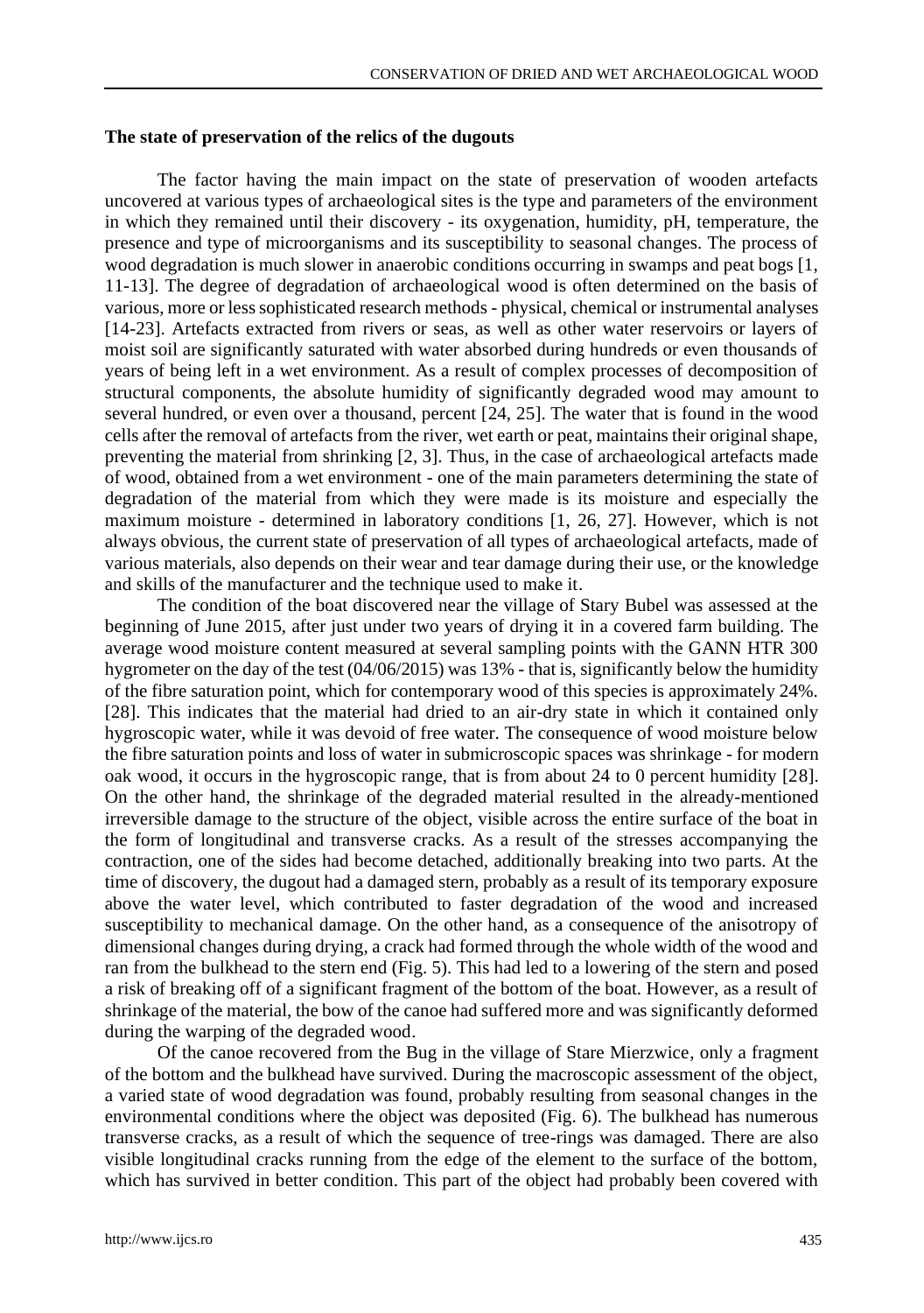river sediments and remained constantly in a wet environment. The preserved area of the bottom has a dense structure with visible defects, which are the result of mechanical damage caused by the canoe lying in the river current. The maximum humidity of the sample collected from the bottom after the previous several months' storage of the object in a container with water was over 250%, which classifies the wood as being in state II of conservation according to the classification developed for wet, excavated oak wood [27].



**Fig. 5**. Visible are numerous deformations as well as longitudinal and transverse cracks of the wood in the stern, formed during the storage of the boat in the outbuilding. Photo: M. Aniszewski



**Fig. 6**. The remains of the canoe from Stare Mierzwice after it was brought to the State Archaeological Museum Wood Conservation Workshop. The degraded inner surface of the bottom of the canoe, cracks in the bulkhead and its detached fragment are visible. Photo: M. Aniszewski

### **The course of conservation treatment**

Due to the poor state of preservation and the weakening of the structure of the boat from Stary Bubel - especially with a large number of cracks and the risk of further decomposition of the dugout during transport - it was decided to start conservation work at the place of its storage. This was carried out in September and October 2015. Drying wet archaeological wood to a moisture content below the fibre saturation point - when the material shrinkage process has already started - makes it irrational to later use the treatments that are currently applied to achieve dimensional stabilization that are intended for wet wood containing free water [29]. The moisture content of the material of approximately 13% indicated its air-dry condition and the shrinkage of the wood in the range achieved during natural drying. In this case, the basis for preserving the artefact must be the strengthening of its present degraded and weakened structure, which will protect it from further destruction. The conservation treatment began with a thorough cleaning of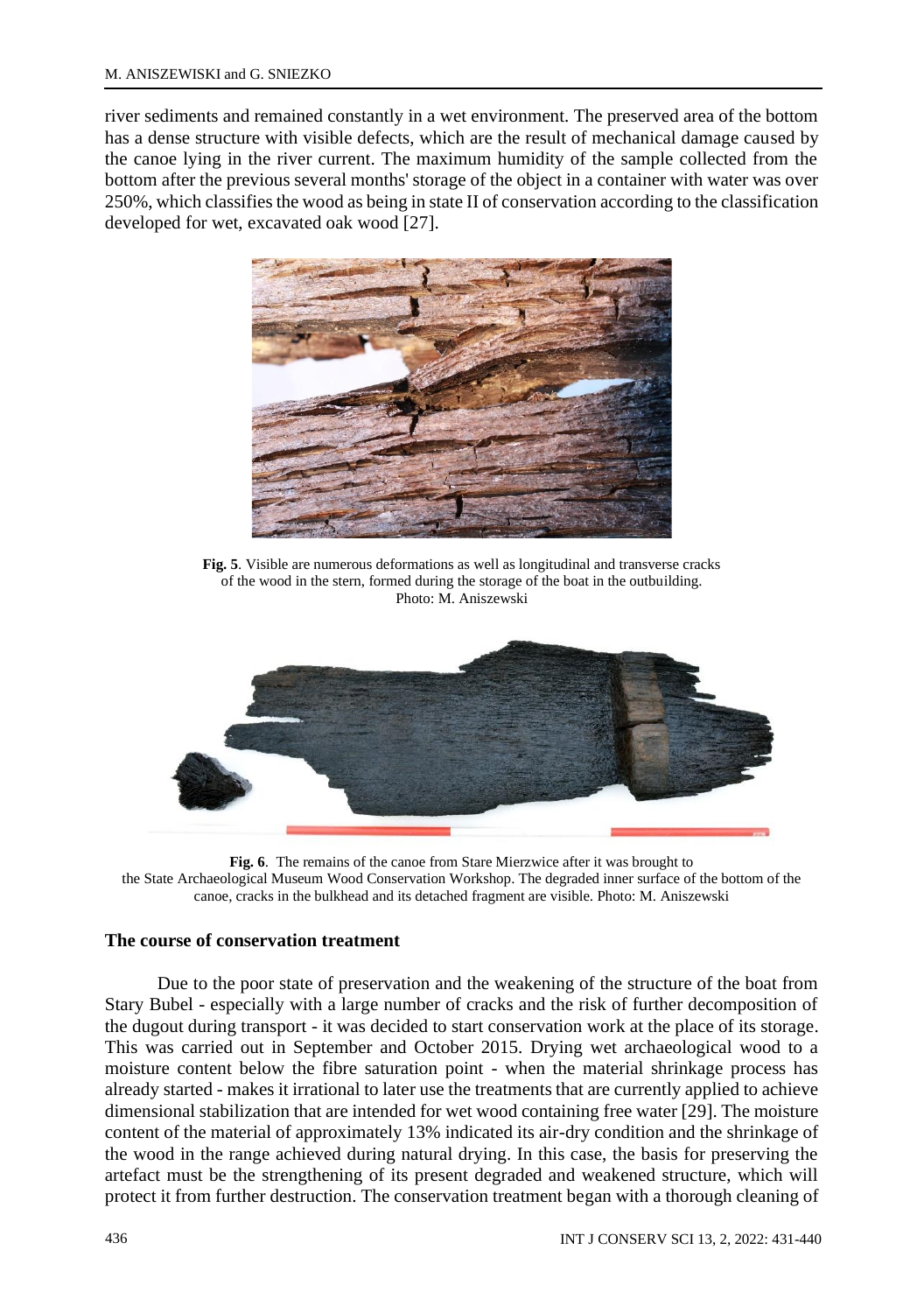the surface of the boat and the crevices from sand, mud, small stones, shells and dried crustacean larvae (Fig. 7).



**Fig. 7**. Detail of the side of the boat during the removal of river sediment residues. Photo: M. Aniszewski



**Fig. 8**. The dugout canoe from Stary Bubel after impregnation with Paraloid B-72 and reconstruction of the side. Photo: M. Aniszewski

The dugout after having been retrieved from the Bug was not washed, and its long period of air-drying made the process of removing dried river sediment from the wood surface difficult and extended, however, this layer had undoubtedly slowed down the drying of the material. After thorough cleaning of the object, a disintegrated surface layer covered with a mesh of deep cracks was revealed, illustrating the destructive effect of shrinkage on degraded archaeological wood and proving the poor condition of the boat. During multiple impregnations of the object with thermoplastic resin, the structure of the wood was strengthened, increasing its mechanical strength. For this purpose, a 10% solution of Paraloid B-72 in toluene was used. To slow down the evaporation of the solvent, the boat was covered with plastic sheet after each impregnation.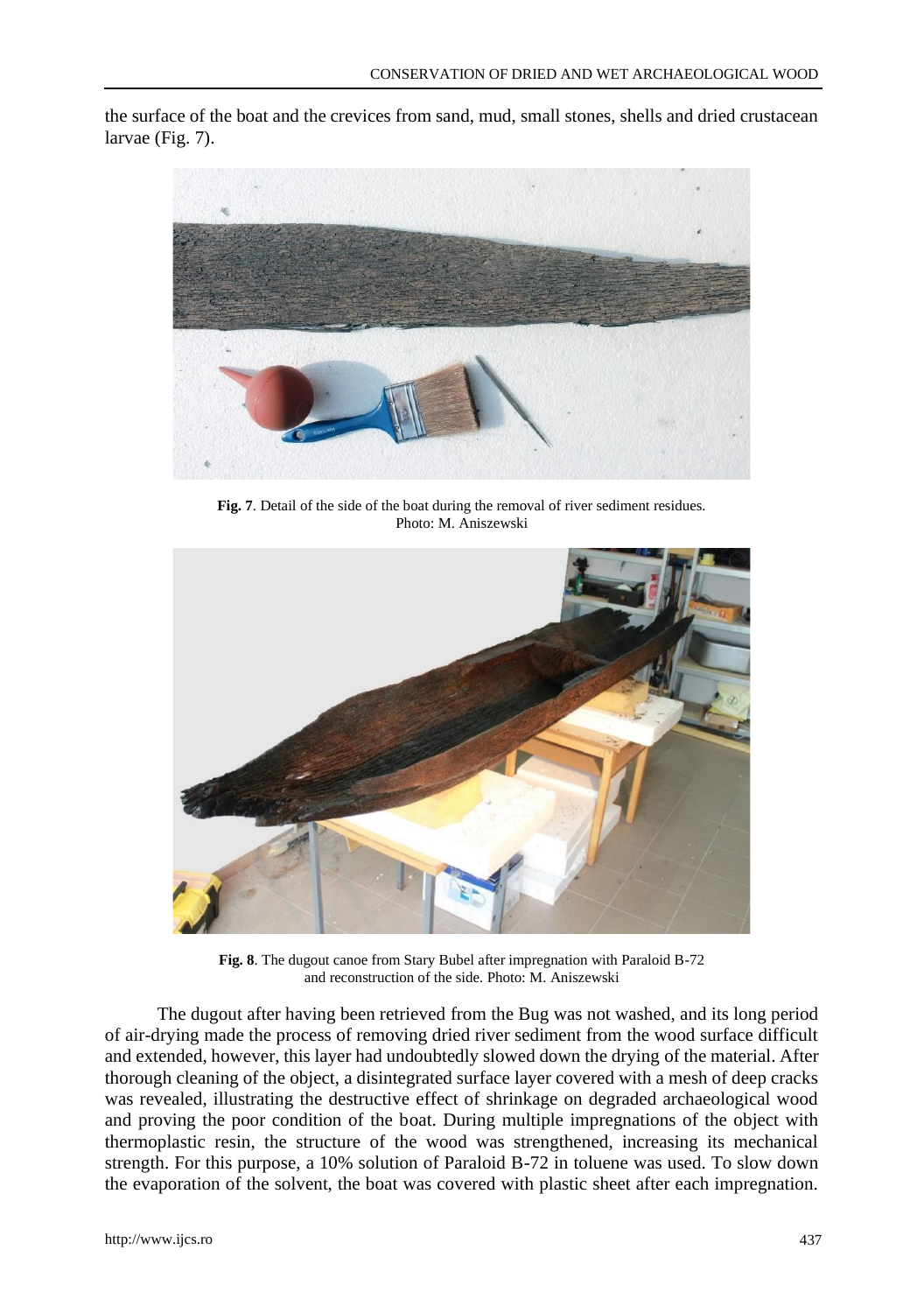The cracked fragments in the stern part of the boat were also reattached and an entire strip of the side that had been broken and deformed as a result of contraction was reconstructed, carefully forming its original shape during gradual bending, and then fixing it structurally with resin (Fig. 8).

The proper treatment of the canoe fragment from Stare Mierzwice immediately after its extraction from the river enabled the dimensional stabilization of the object appropriate for wet archaeological wood. After the object was transported to the State Archaeological Museum Wood Conservation Workshop, conservation activities began with cleaning of river sediments from the surface of the artefact. Due to the state of preservation of the object, it was decided to use a twostage wood impregnation in polyethylene glycol solutions of variable concentration - first with a molecular weight of 400 (PEG-400), and then in a separate bath with a molecular weight of 3000 (PEG-3000). The impregnation was carried out in a specialized tub, equipped with a heating system and circulation with filtering the solution. When the canoe fragment was impregnated with polyethylene glycols, the bath temperature was set to 60°C to accelerate the diffusion process. Then, in order to reduce the hygroscopicity of the wood, its surface was covered with a solution of high-concentration polyethylene glycol with a molecular weight of 4000 (PEG-4000). After impregnation and slow drying of the wood to equilibrium, the excess PEGs were liquified with a stream of hot air and removed with cellulose cloth.

After cleaning the surface of the object from excess impregnation, the bulkhead was reconstructed by glueing the torn off fragment in place (Fig. 9). Fragment of a boat after conservation is presented on figure 10.



**Fig. 9**. Reattaching fragment of canoe bulkhead from Stare Mierzwice. Photo: M. Aniszewski



**Fig. 10**. Fragment of a canoe from Stare Mierzwice after conservation. Photo: M. Aniszewski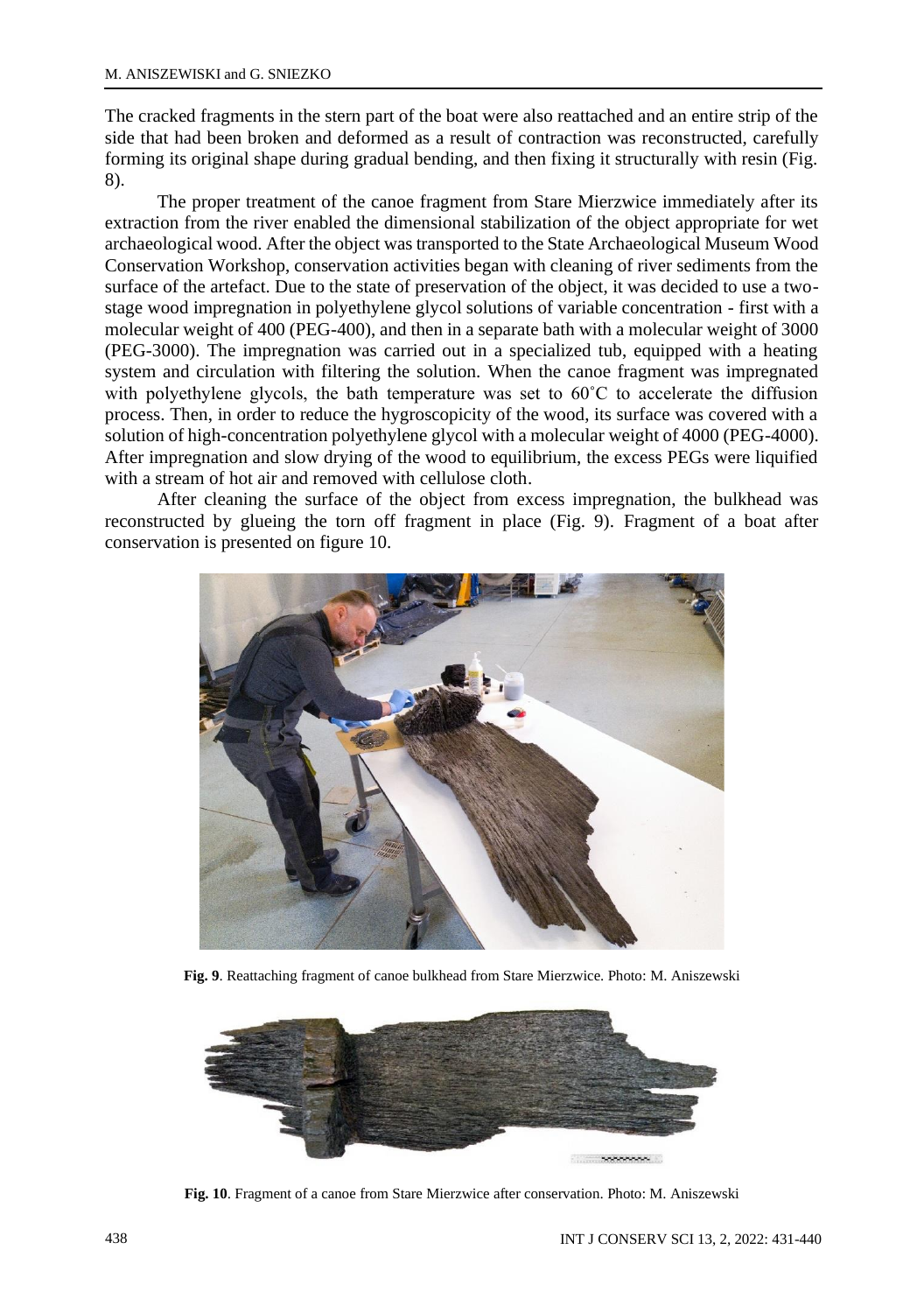# **Conclusions**

The structural reinforcement of the boat found in the vicinity of the village of Stary Bubel protected it against further disintegration, and perhaps - due to its poor condition - even complete destruction. However, the basis for the conservation of wooden artefacts retrieved from a wet environment should always be properly-conducted dimensional stabilization, keeping the wood waterlogged - which was successfully carried out in the case of the canoe fragment discovered in Stare Mierzwice. Dimensional stabilization limits the process of shrinkage of historic, degraded wood, the destructive effects of which are well illustrated by the examples of damage to the Stary Bubel dugout described in this article. In order to be able to effectively carry out conservation activities intended for wet archaeological wood; its humidity must not be lower than the fibre saturation point. The reconstruction of an object disintegrated as a result of shrinkage, resulting from the drying of degraded wood, is possible only to a small extent. Therefore, as mentioned in this study, it is extremely important to properly protect and store wet archaeological wood until the beginning of conservation procedures in a professional laboratory.

# **References**

- [1] P. Hoffman, **Conservation of Archaeological Ships and Boats – Personal Experiences**, Archetype Publications, 2013, pp. 25-29.
- [2] L. Babiński, *Pasywna konserwacja mokrego drewna archeologicznego w świetle literatury*, **Drewno archeologiczne: badania i konserwacja** (Editor: Leszek Babiński), Stowarzyszenie Naukowe Archeologów Polskich, Biskupin, 1999, pp. 59-76.
- [3] J. Majka, W. Olek, *Analiza i wyniki wyznaczania charakterystyk pęcznienia oraz kurczenia się drewna archeologicznego*, **Dąb wczesnośredniowieczny: zapis poznania. Badania nad zabezpieczeniem i ochroną konstrukcji wałów grodowych eksponowanych w Rezerwacie Archeologicznym Genius loci na Ostrowie Tumskim w Poznaniu** (Editors: A. Stempin, W. Olek), Uniwersytet Przyrodniczy w Poznaniu, 2014, p. 115.
- [4] M.L.E. Florian, *Scope and history of archaeological wood*, **Archaeological wood properties, chemistry and preservation** (Editors: R.M. Rowell, R.J. Barbour), American Chemical Society, Washington D.C., 1990, pp. 3-32.
- [5] M. Aniszewski, G. Śnieżko, *Badania i konserwacja łodzi jednopiennej wydobytej z rzeki Bug w pobliżu wsi Stary Bubel*, **Ochrona Zabytków**, **269**(2), 2016, pp. 145-159.
- [6] G. Śnieżko, *Nowe znaleziska łodzi jednopiennych ze wschodniego odcinka dolnego Bugu*, **Fines testis temporum. Studia ofiarowane Profesor Elżbiecie Kowalczyk-Heyman w pięćdziesięciolecie pracy naukowej** (Editors: M. Dzik, G. Śnieżko), Rzeszów, 2017, pp. 379–393.
- [7] P. Mańkowski, P. Kozakiewicz, T. Zielenkiewicz, *Investigations of iron content in fossil oak from a medieval settlement in Płońsk*, **Annals of Warsaw University of Life Sciences. Forestry and Wood Technology**, **83**, 2013, pp. 201-205.
- [8] R. Wagenführ, C. Scheiber, **Holzatlas**, VEB Fachbuchverlag, Leipzig, 1974, pp. 342-343.
- [9] W. Ossowski, **Studia nad łodziami jednopiennymi z obszaru Polski**, Marpress, Gdańsk, 1999, p. 26.
- [10] A. Zielski, M. Krąpiec, **Dendrochronologia (Dendrochronology)**, Wydawnictwo Naukowe PWN, Warszawa, 2009, p. 101.
- [11] M. Broda, K. Królikowska-Pataraja, B. Mazela, J. Siuda, *The state of degradation of waterlogged wood from different environments*, **Annals of Warsaw University of Life Sciences. Forestry and Wood Technology, 91**, 2015, pp. 23-27.
- [12] M. Aniszewski, P. Witomski, *The state of preservation of archaeological wood uncovered in the Grotto foundations of the retaining wall of the Palace Museum in Wilanów*, **Drewno, 56**, 2013, pp. 145-154.
- [13] Y.S. Kim, A.P. Singh, *Micromorphological characteristics of wood biodegradation in wet environments: A review*, **International Association of Wood Anatomists Journal, 21 [2]**, 2000, pp. 135-155.